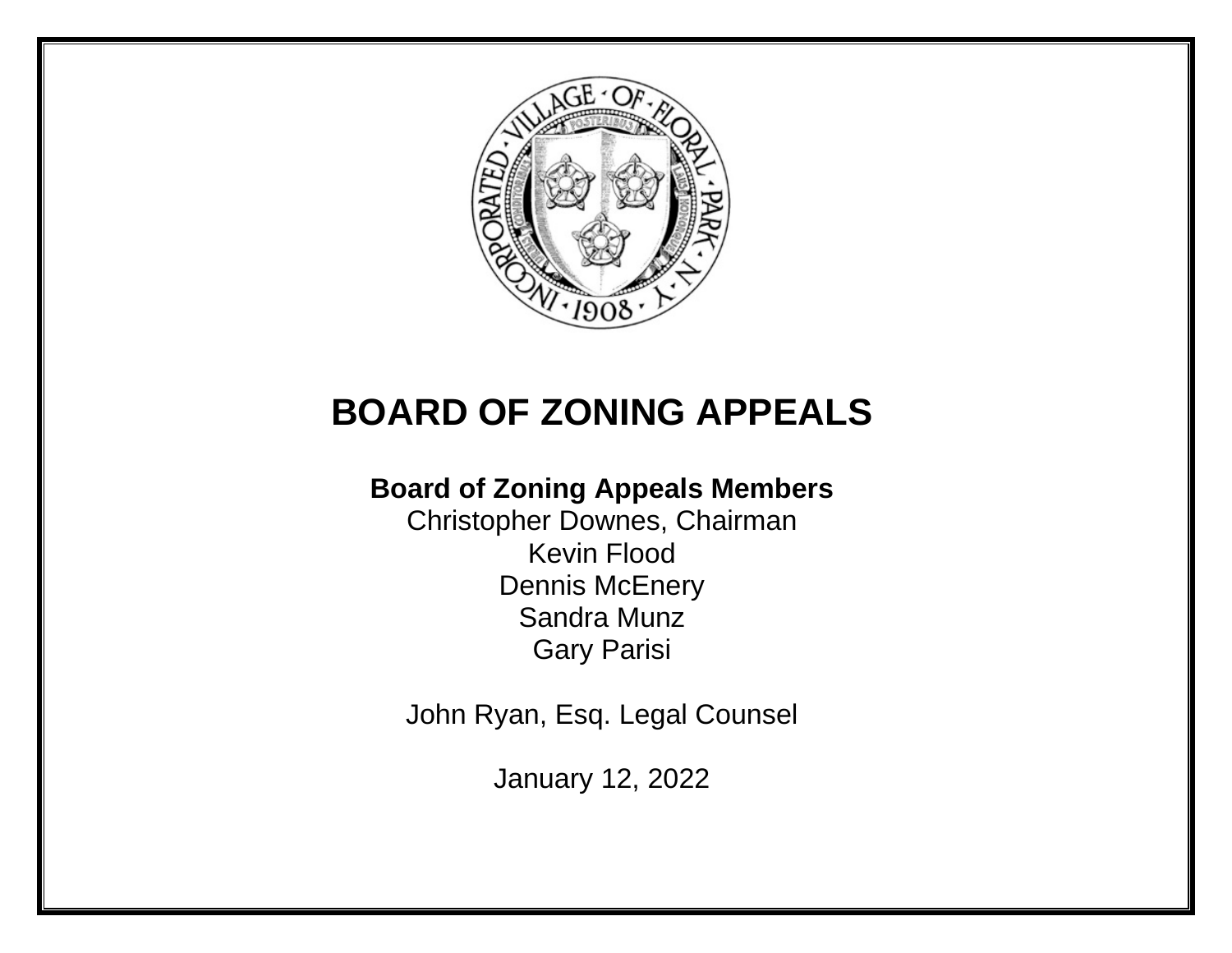| Case | <b>Number</b>       | <b>Street</b>       | Sec/Blk/Lot            | <b>Owners/Applicant</b>                                      | <b>Description</b>                                            |
|------|---------------------|---------------------|------------------------|--------------------------------------------------------------|---------------------------------------------------------------|
|      | 158                 | Mayfair Avenue      | 32 / 153 / 198         | <b>Sharon Fresssle</b>                                       | Proposed Front Covered Porch                                  |
|      | 201                 | <b>Beech Street</b> | 32 / 210 / 210-<br>211 | Louis Yeostros                                               | <b>Special Exception Parking</b>                              |
|      | 206                 | Jericho Turnpike    | 32/64/246              | Mario Vergara, RA, Applicant                                 | Proposed Rear Addition, Change of Use - Office to Residential |
|      | 103,<br>105,<br>107 | Jericho Turnpike    | 8/53/154<br>155, 161   | Ariel Alayev Owner,<br>Andrea Tsoukalas Curto, Esq Applicant | Addition (Commercial)                                         |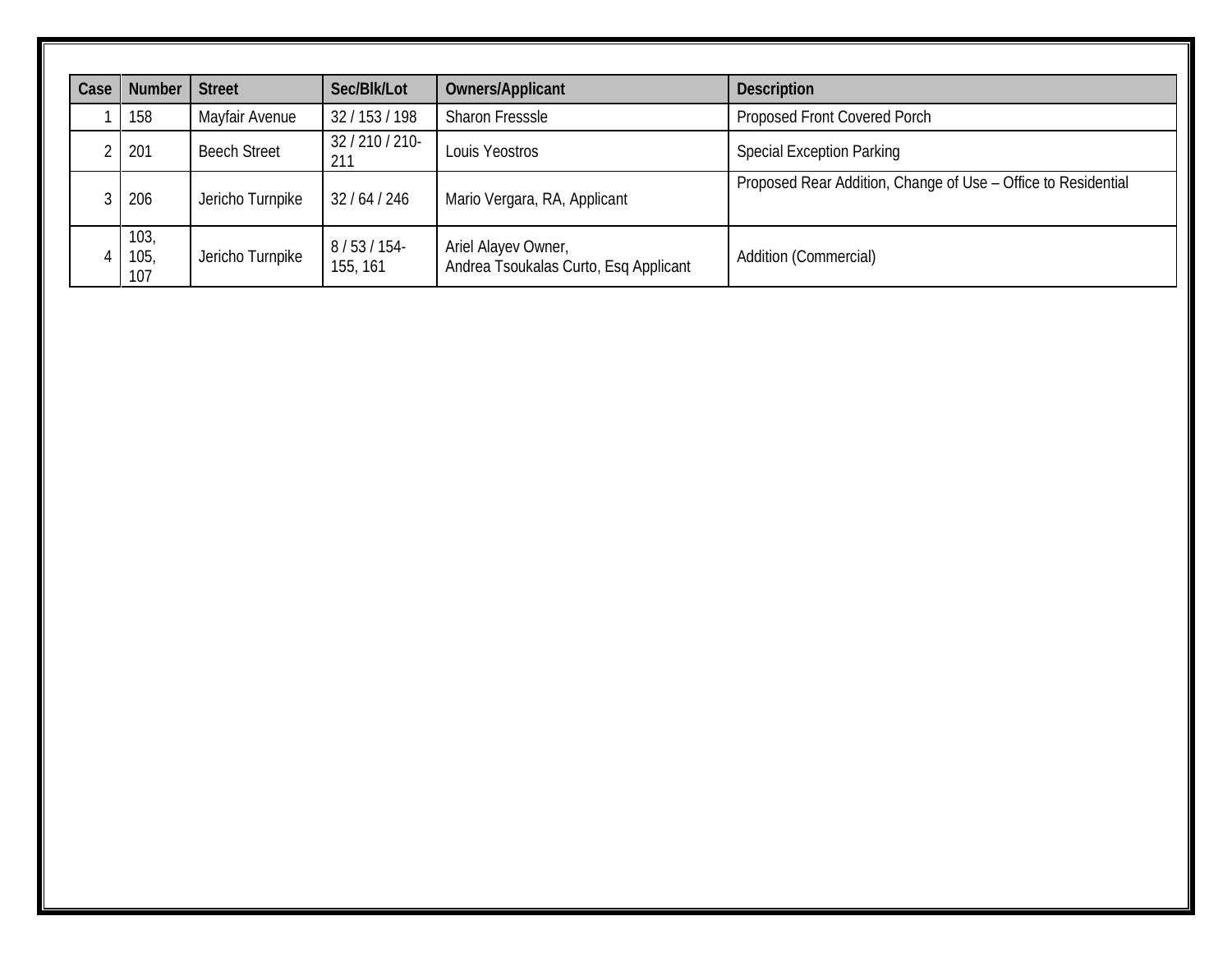### NOTICE OF PUBLIC HEARING INC. VILLAGE OF FLORAL PARK, NY

NOTICE IS HEREBY GIVEN that the Board of Appeals of the Incorporated Village of Floral Park will hold a public hearing in the Village Hall, No. 1 Floral Boulevard, Floral Park, New York on January 12, 2022 at 8:00 p.m. relative to the following application:

Application of Andrea Tsoukalas Curto, Esq., representing Ariel Alayev, owner of 103, 105, 107 Jericho Turnpike, Floral Park, NY 11001, for a variance from § 99 Attachment 1 Schedule of Regulations: One space for 250 sf required. Applicant proposes an addition resulting in 13 parking spaces required per zoning code; no parking spaces have been proposed. § 99 Attachment 1 Schedule of Regulations: Maximum Building Height, 40'. Applicant proposes a building height of 47.0'; § 99 Attachment 1 Schedule of Regulations: Rear Yard Setback, 10'. Applicant proposes a rear setback of 8.66'.

This application is made subject to the provisions of Article IX, Section 99-61, of the Zoning Ordinance of the Incorporated Village of Floral Park.

The property which said variance is applied for is located at the northeast intersection of Jericho Turnpike and Keene Avenue on the north side of Jericho Turnpike, and known as 103 – 107 Jericho Turnpike, Section 8, Block 53, Lots 154,155,161 on the Nassau County Land and Tax Map.

A copy of the application is on file in the Public Works/Building Department facility located at the foot of Stewart Street in the Village of Floral Park and may be examined by any persons interested therein during business hours, Monday through Friday, inclusive, except legal holidays from 8:30 a.m. to 4:00 p.m.

NOW TAKE NOTICE, that all parties in interest and citizens will be given the opportunity to be heard at the aforesaid time and place.

## BY ORDER OF THE BOARD OF APPEALS INCORPORATED VILLAGE OF FLORAL PARK, NY Margaret Fowler, Acting Zoning Board Secretary

Dated: December 2021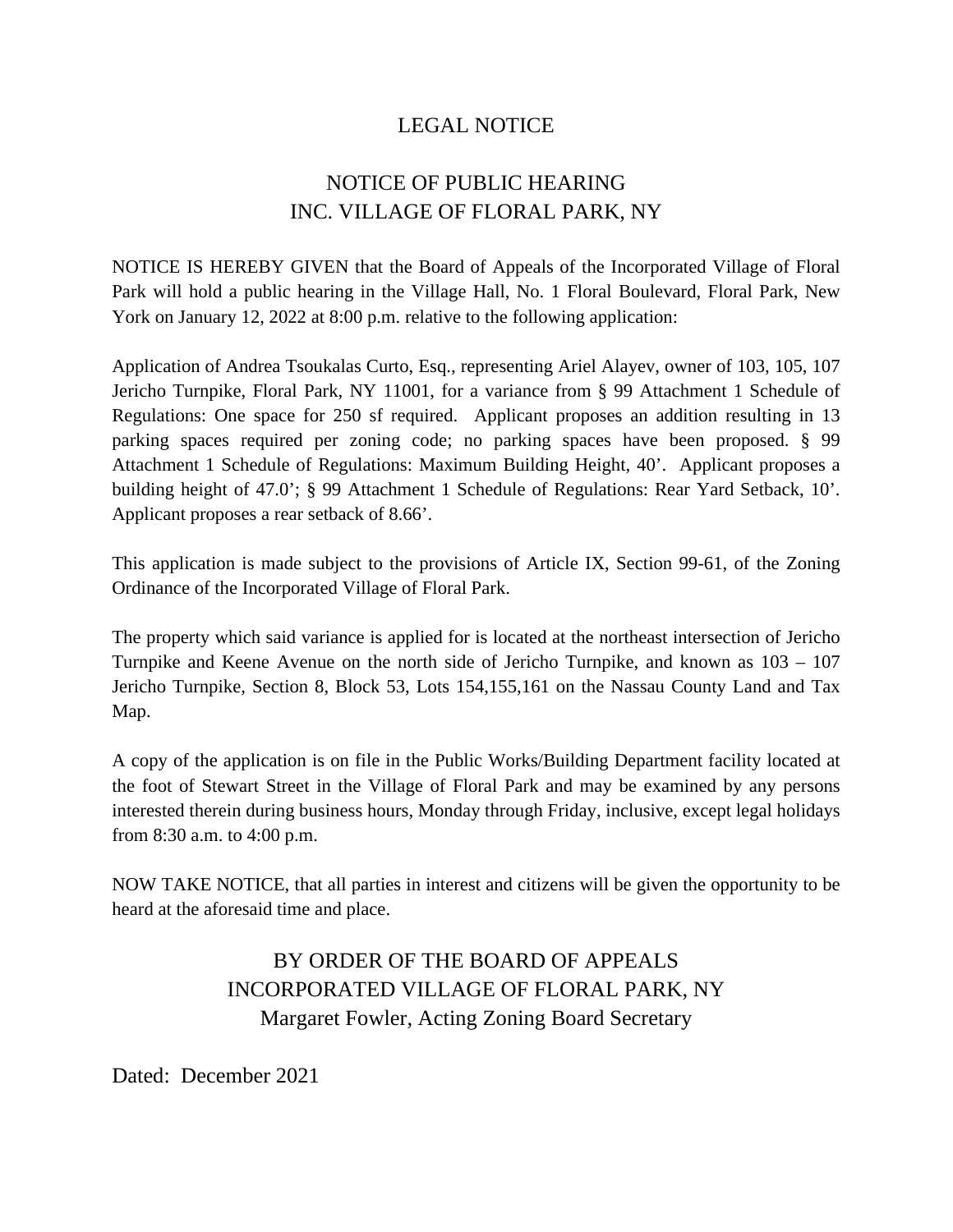#### NOTICE OF PUBLIC HEARING INC. VILLAGE OF FLORAL PARK, NY

NOTICE IS HEREBY GIVEN that the Board of Appeals of the Incorporated Village of Floral Park, will hold a public hearing in the Village Hall, No. 1 Floral Boulevard, Floral Park, New York on Wednesday, January 12, 2022 at 8:00 p.m. relative to the following application:

Application of Sharon Fressle, owner of 158 Mayfair Avenue, Floral Park, NY 11001 for a variance from § 99-21 E – the following features, and no others, may extend into required yards and courts not to exceed the distances specified, except for Subsection E(4), (5), and (8), shall not be included in computing the building coverage: (4) Cover over front steps only(not over a porch or other place or area), provided that such cover shall conforming architecture and in material to the existing building and further provided that said cover shall not project laterally beyond the maximum extent of the top of the existing front steps and in no event shall extend more than four feet from the face of the building, nor be greater than six feet in width. Applicant proposes a front covered porch that measures approximately 38.5' wide and 5.0' from the face of the building, resulting in a front yard setback of 13.9'.

This application is made subject to the provisions of Article IX, Section 99-61, of the Zoning Ordinance of the Incorporated Village of Floral Park.

The property which said variance is applied for islocated at the intersection of Mayfair Avenue and Pine Avenue on the south side of Mayfair Avenue and known as 158 Mayfair Avenue, Section 32, Block 153, Lot(s) 198 on the Nassau County Land and Tax Map.

A copy of the application is on file in the Public Works/Building Department facility located at the foot of Stewart Street in the Village of Floral Park and may be examined by any persons interested therein during business hours, Monday through Friday, inclusive, except legal holidays from 8:30 a.m. to 4:00 p.m.

NOW TAKE NOTICE, that all parties in interest and citizens will be given the opportunity to be heard at the aforesaid time and place.

#### BY ORDER OF THE BOARD OF APPEALS INCORPORATED VILLAGE OF FLORAL PARK, NY Margaret Fowler, Acting Zoning Board Secretary

Dated: December, 2021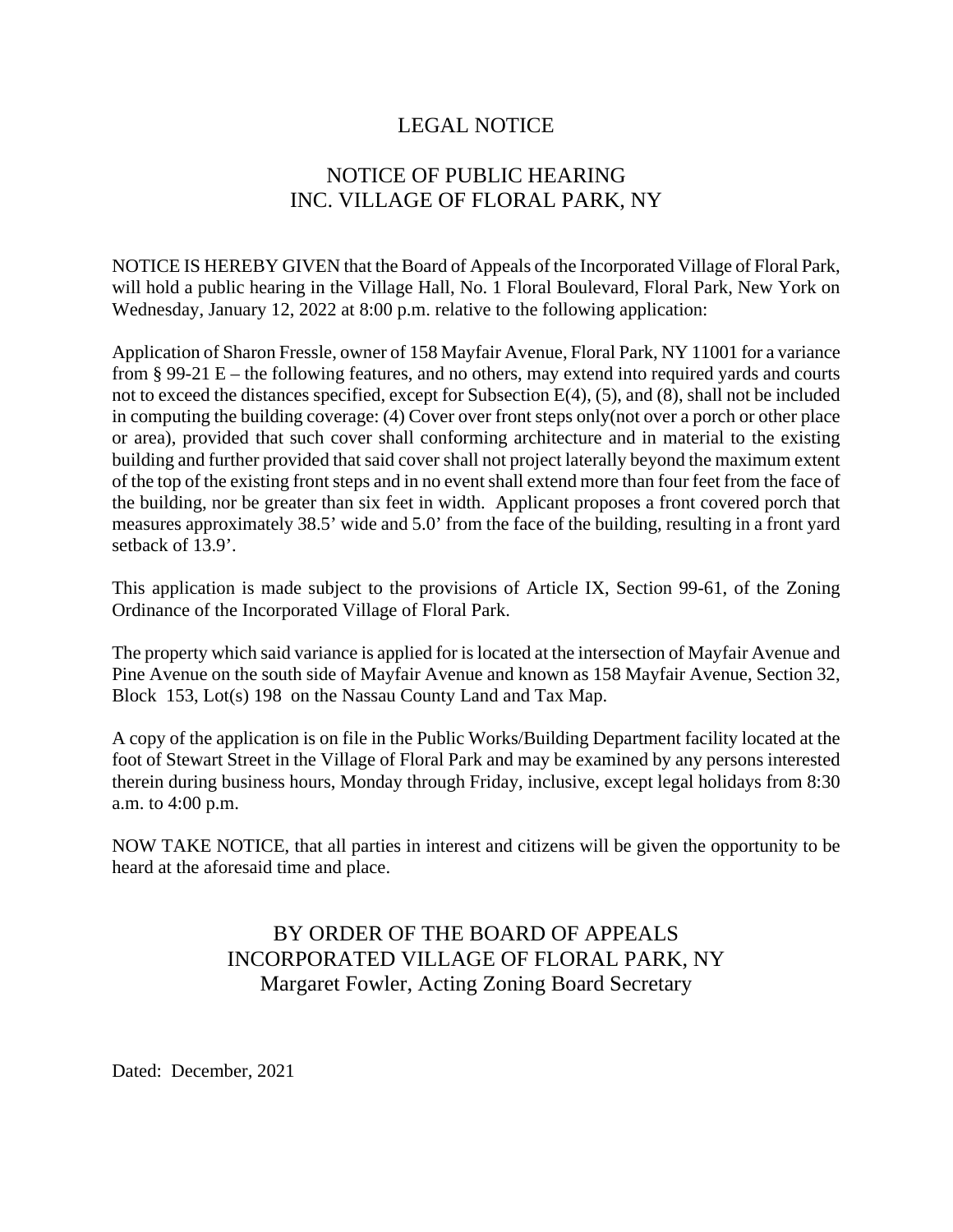#### NOTICE OF PUBLIC HEARING INC. VILLAGE OF FLORAL PARK, NY

NOTICE IS HEREBY GIVEN that the Board of Appeals of the Incorporated Village of Floral Park, will hold a public hearing in the Village Hall, No. 1 Floral Boulevard, Floral Park, New York on Wednesday, January 12, 2022 at 8:00 p.m. relative to the following application:

Application of Louis Yeostros, owner of 201 Beech Street, Floral Park, NY 11001 for a variance from § 99-16 (N) – Special exception for parking on residential lots. § 99-21 (E) (11) – Paving in the front yard of any residence not exceeding 35% of the area of the front yard and limited to a driveway not exceeding 12 feet in width and a walkway not exceeding four feet in width separated from the driveway by at least two feet of green space. Applicant proposes to add a temporary parking area approximately 8' wide x 20' long adjacent to the existing driveway which measures 12' wide.

This application is made subject to the provisions of Article IX, Section 99-61, of the Zoning Ordinance of the Incorporated Village of Floral Park.

The property which said variance is applied for is located 273.87 feet east of the intersection of Vandewater Avenue and Beech Street and on the east side of Beech Street and known as 201 Beech Street, Section 32, Block 210, Lot(s) 210-211 on the Nassau County Land and Tax Map.

A copy of the application is on file in the Public Works/Building Department facility located at the foot of Stewart Street in the Village of Floral Park and may be examined by any persons interested therein during business hours, Monday through Friday, inclusive, except legal holidays from 8:30 a.m. to 4:00 p.m.

NOW TAKE NOTICE, that all parties in interest and citizens will be given the opportunity to be heard at the aforesaid time and place.

#### BY ORDER OF THE BOARD OF APPEALS INCORPORATED VILLAGE OF FLORAL PARK, NY Margaret Fowler, Acting Zoning Board Secretary

Dated: December, 2021